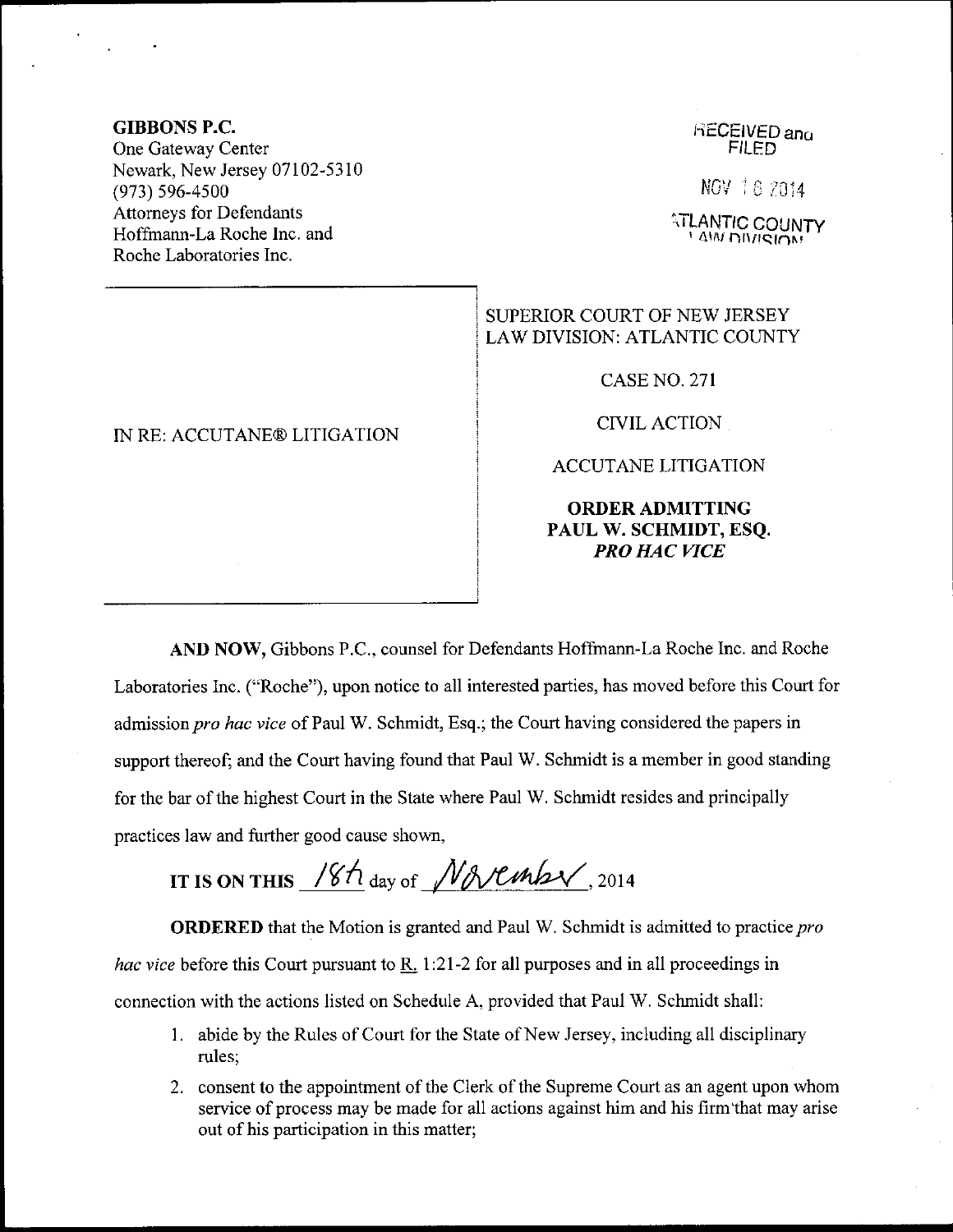- 3. notify the Court immediately of any matter affecting his standing before this Court; and
- 4. have all pleadings and other papers filed in the Court signed by an attomey-at-law of this Court employed by the firm of Gibbons P.C., who shall be responsible for the conduct of Paul W. Schmidt; and it is further

ORDERED that Paul W. Schmidt shall make payment of fees as provided in the New

Jersey Rules of Court, R. 1:28-1(b), 1:28-2 and 1:28B-1(e), within thirty (30) days of the date of

this Order; and it is further

ORDERED that the Clerk of this Court shall forward a copy of this Order to the

Treasurer of the New Jersey Fund for Client Protection; and it is further

ORDERED that copies of this Order shall be served by attomeys for Roche upon all counsel of record within seven (7) days of the receipt thereof.

Honorable Nelson C. Johnson, J.S.C.

[ ]Opposed Unopposed